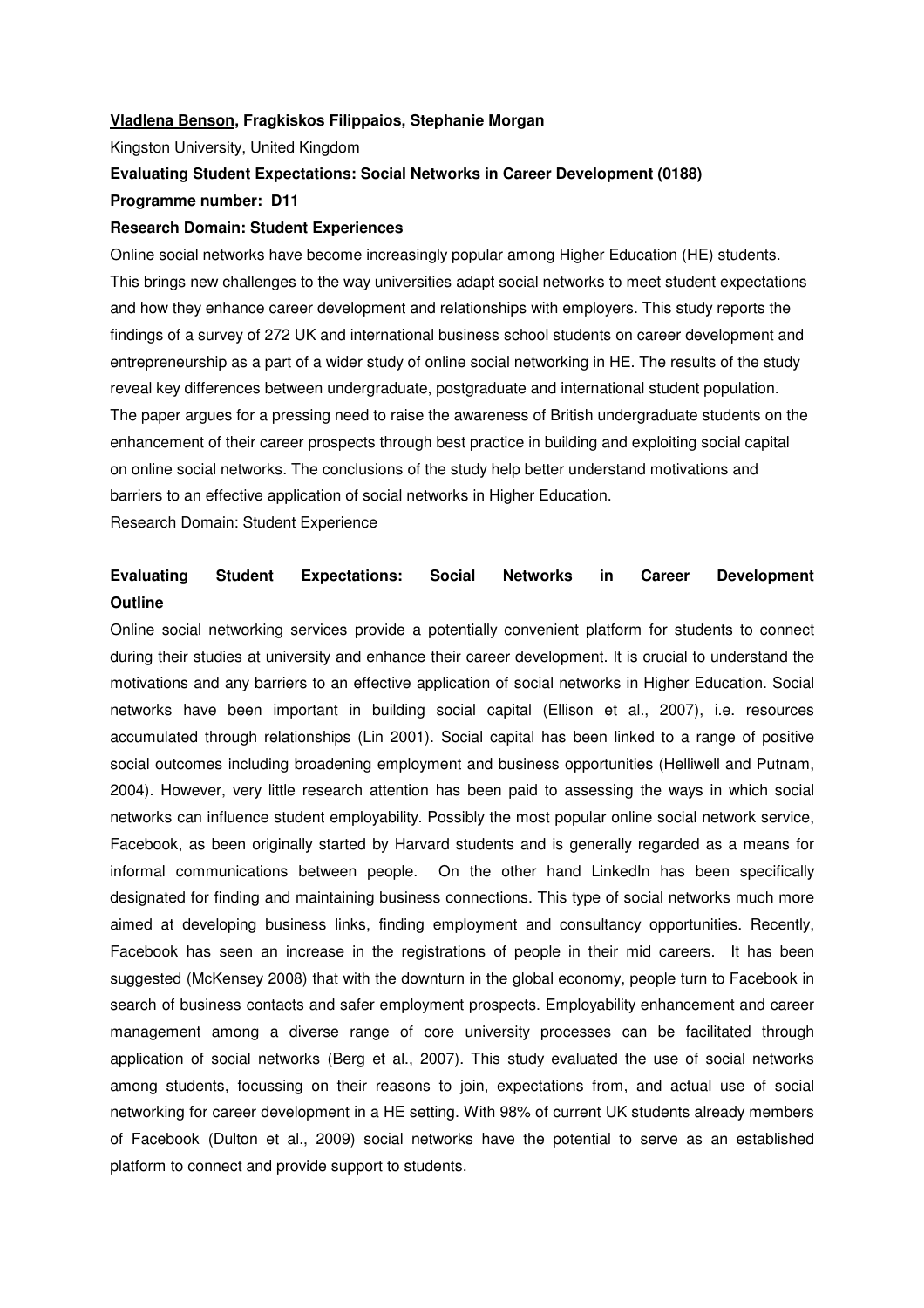### **Methodology**

As a part of a wider study of online social networking in HE, a two phase approach to data collection was adopted, with two focus groups informing the development of a survey. The questionnaire in paper format was distributed to a random sample of undergraduate and postgraduate students including UK and European universities. The sample was drawn entirely from students studying on business courses. The total number of respondents comprised of 272 individuals, which gives a representative sample. The demographic data collected included information on age, nationality, number of years of work experience, first language, year and type of degree. Further questions covered a range of expectations and motivation for persistent use of various networks. The questions worded ( 'Why did you join this social network ' with answer options including ' Find a job', 'Make business contacts' as well as 'To find contacts at the University' and 'To be generally sociable', etc.) were provided for each network type. A Likert scale was used ( 1- Strongly Agree to 5- Strongly disagree).

#### **Findings**

Out of the 272 respondents the vast majority indicated Facebook as their primary social network with 214 registrations, followed by MySpace with 42 and LinkedIn with 27. The average number of registrations per individual was on 1.4 social networks.

The main emphasis of the survey was to uncover business prospects and career opportunities opening through participation in social networks. Interestingly, Facebook for the British students is not seen as providing opportunities to make business connections (4.43 out of a maximum of 5, higher score being strongly disagree) and even less so for MySpace at (5). This group also does not place expectations on finding a job at LinkedIn (4). A different trend emerges from non-British respondents who see LinkedIn as an opportunity to find a job at (2.5). If we explore the dimension of level of studies, however, a slightly different picture emerges on the employability expectations. LinkedIn is seen by postgraduate students as an avenue for finding a job or a new business connection at (3). Undergraduate students indicated no registration for LinkedIn altogether. An opposite trend for postgraduate students revealed no registrations on MySpace which could explain the orientation towards networks that provide career opportunities as compared to leisure.

Making contact with people from the University is an important factor for both undergraduate and postgraduate students with Facebook scoring (2.46) and (2.39) respectively. LinkedIn's importance for making contact at the University (2.5) is higher than finding a job (3) for postgraduate students.

#### **Discussion**

The growing popularity of online social networking is altering the nature of business networking with significant consequences for career management. It is interesting to note that many people maintain a presence on both Facebook and LinkedIn, keeping their private informal profile on the former and maintaining a public, business profile on the latter. This paper discusses the implications of the shift in the way universities support students in their career development and helps to enhance their